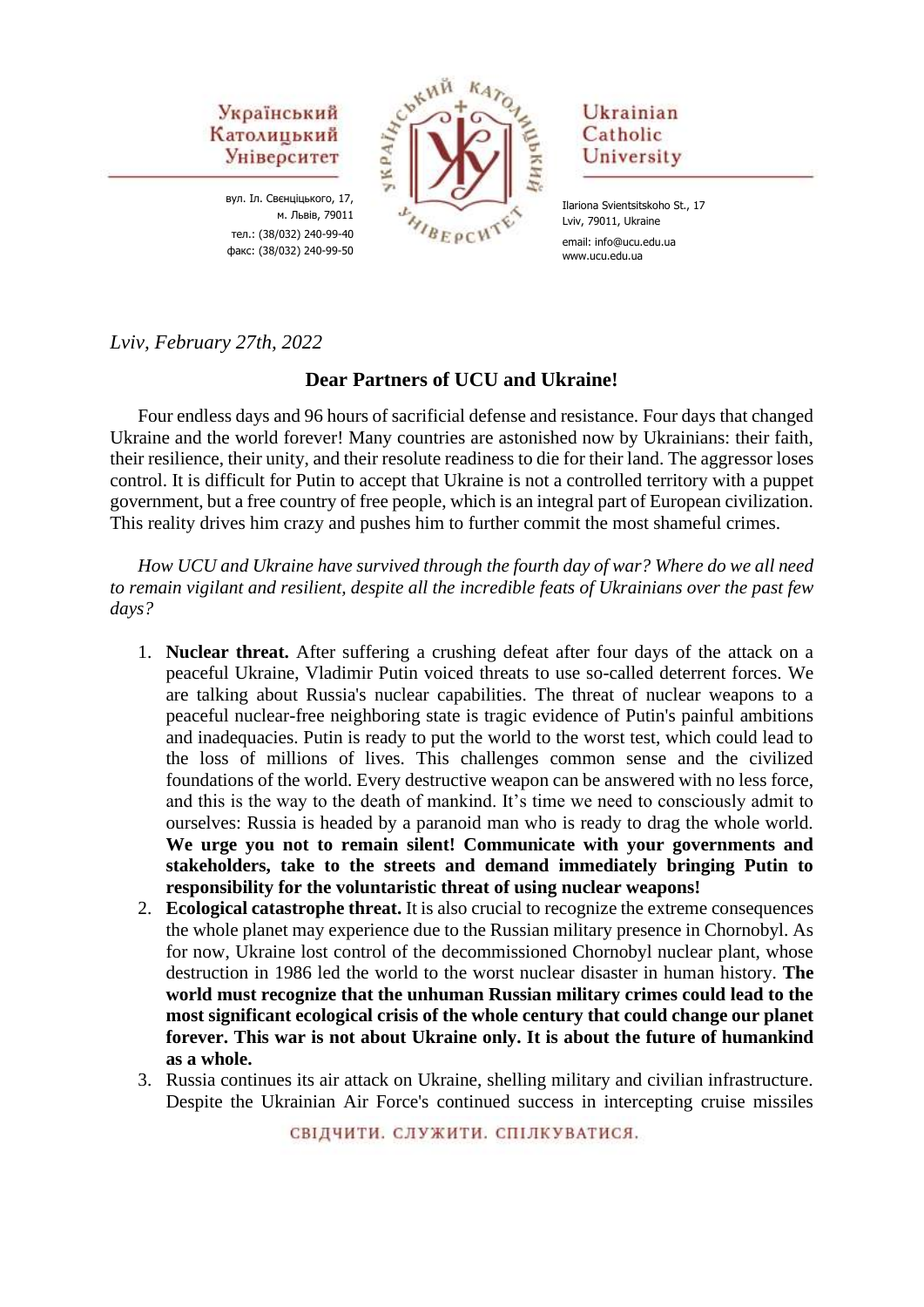вул. Іл. Свєнціцького, 17, м. Львів, 79011 тел.: (38/032) 240-99-40 факс: (38/032) 240-99-50



## Ukrainian Catholic University

aimed against Ukrainian territory, Ukraine's airspace remains the weakest link in its defense. Missile and air attacks cruelly hit Ukrainian military and civilian objects, destroying thousands of human fates. NATO has to close the airspace to the Russian air force, which means that the aggressor would lose his advantage over the Ukrainian sky. **We ask an international community to force your governments to support Ukraine in its cravings to defend the sky; thus, it strongly correlates with the danger of an ecological catastrophe.** Russia hits Ukrainian oil facilities, power plants, and gas pipelines in a horrendous wave of attacks over the last four days: from Kharkiv to Vasylkiv, near Kyiv. Those actions could result in wind carrying the smoke and harmful substances not only to Ukraine but also to Europe.

- 4. **The humanitarian crisis** creates a set of threats for children and their families all around Ukraine. The UNICEF warns that intensifying hostilities in Ukraine pose an immediate threat to the lives and wellbeing of the country's 7.5 million children. Heavy weapons fire has already damaged critical water infrastructure and education facilities in recent days. Tens of thousands of families are already displaced, dramatically escalating humanitarian needs. The UN Refugee Agency stated that around 370,000 people have left the country. According to the Lviv and Zakarpattia military administrations, about 70,000 refugees are already there. Those numbers of people are still increasing in different regions and require our joint efforts to help not only them but all those people who stay in their cities and those who protect us. Moreover, we are facing problems with providing adequate amounts of supplies and medicines. It is a first priority for us to provide food, hygiene products, warm clothes, medicines and much more for our citizens. All Ukrainians are very grateful to all the people and countries around the world that provide us with those products. Your help makes us stronger and shows that by working together we can overcome the danger that looms over the world. **If you find it appropriate and feasible, please use the list of urgent items that can be sent to Ukraine as humanitarian assistance.**
- 5. For now, our brave soldiers have defended the capital of Ukraine, Kyiv, also the city of Kharkiv. However, Ukrainians are still facing difficulties with fighting back the enemy. The situation became more difficult when the occupant started using weapons against the civilians (e.g. in Nova Kakhovka and other Ukrainian districts). **That is why we kindly ask you to keep referring to your governments with requests for military aid for the Ukrainian army.**
- 6. Russian aggression is highly dependent on financial capabilities, therefore, it is extremely important to impose severe economic sanctions on the Russian Federation. Today, European countries and G7 members cut-off several Russian banks from SWIFT

Ilariona Svientsitskoho St., 17 Lviv, 79011, Ukraine email: info@ucu.edu.ua www.ucu.edu.ua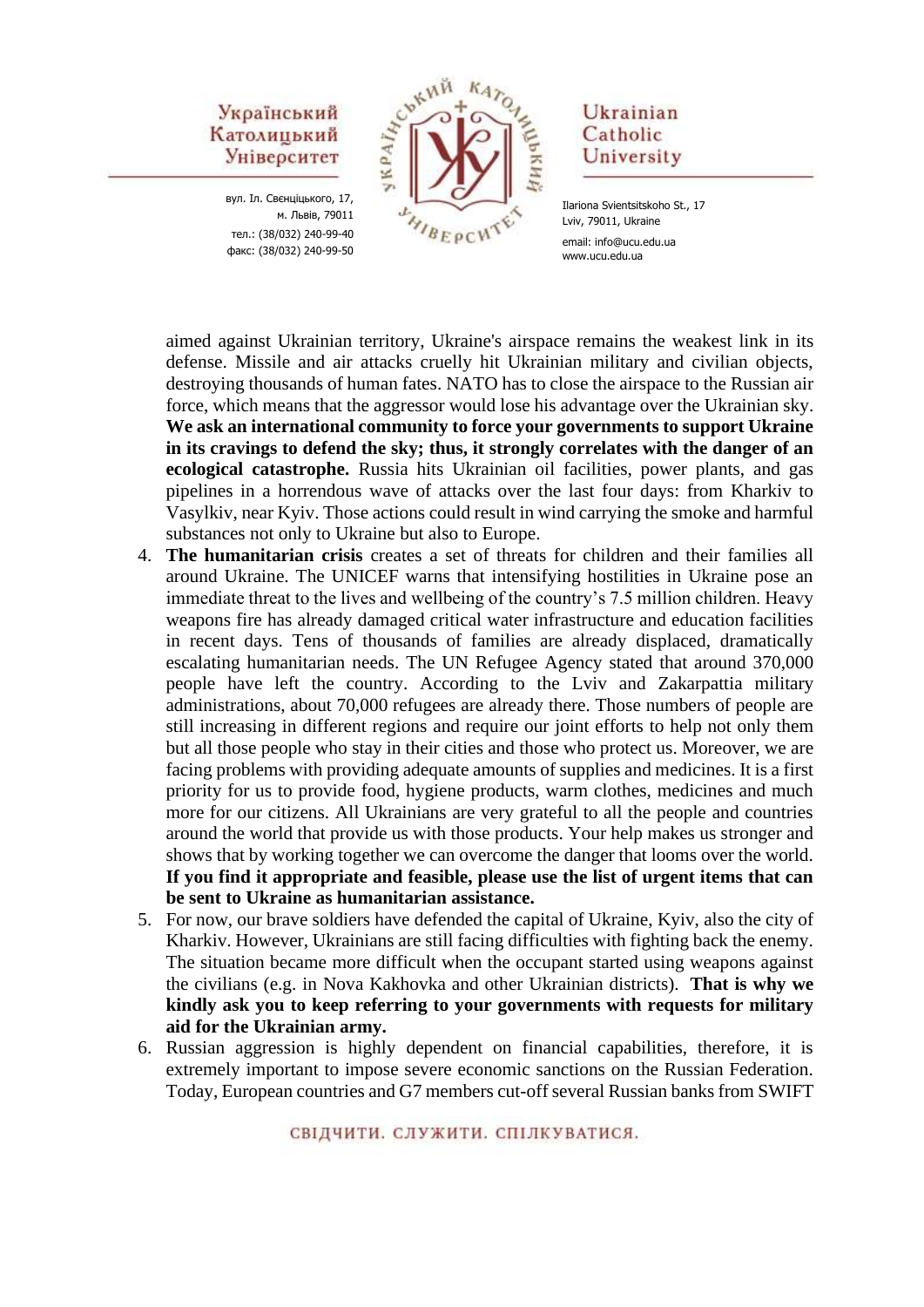вул. Іл. Свєнціцького, 17, м. Львів, 79011 тел.: (38/032) 240-99-40 факс: (38/032) 240-99-50



# Ukrainian Catholic University

Ilariona Svientsitskoho St., 17 Lviv, 79011, Ukraine email: info@ucu.edu.ua www.ucu.edu.ua

as measures to stop the Russian invasion. However, these measures are not strong enough to stop Putin. Russian companies still can make operations in other banks which are not under the sanction list. **Consequently, only a cut-off of the entire Russian financial system from SWIFT can stop Putin's aggression as Russia will be isolated and economically blocked.**

7. Last, but not least, personal sanctions against the Russian elite **must include a wider list of individuals.** The UK and the US imposed personal sanctions on President Putin, Minister of Foreign Affairs Lavrov and together with the EU on some other politicians and businessmen. However, effective personal sanctions require more people under pressure, such as relatives of all already listed individuals, military figures, and big business owners. After the first sanctions imposed on Russia war continues, which implies that only severe sanctions on Russian Federations can stop Putin and his aggression. We can also impose our personal sanctions on Russia and Putin: by not buying Russian goods, not consuming Russian media products, by terminating all contracts with Russian businesses. We also encourage all the artists and celebrities to keep pushing their politicians on continuous sanctions and refusal from any tours and entertainment content broadcasting to Russia.

The world is on the brink. We, the international academic community, are the voice of conscience and warning.

Let us be resolute and loud in our support for Ukraine.

Yours sincerely, Rectorate and Operating Group

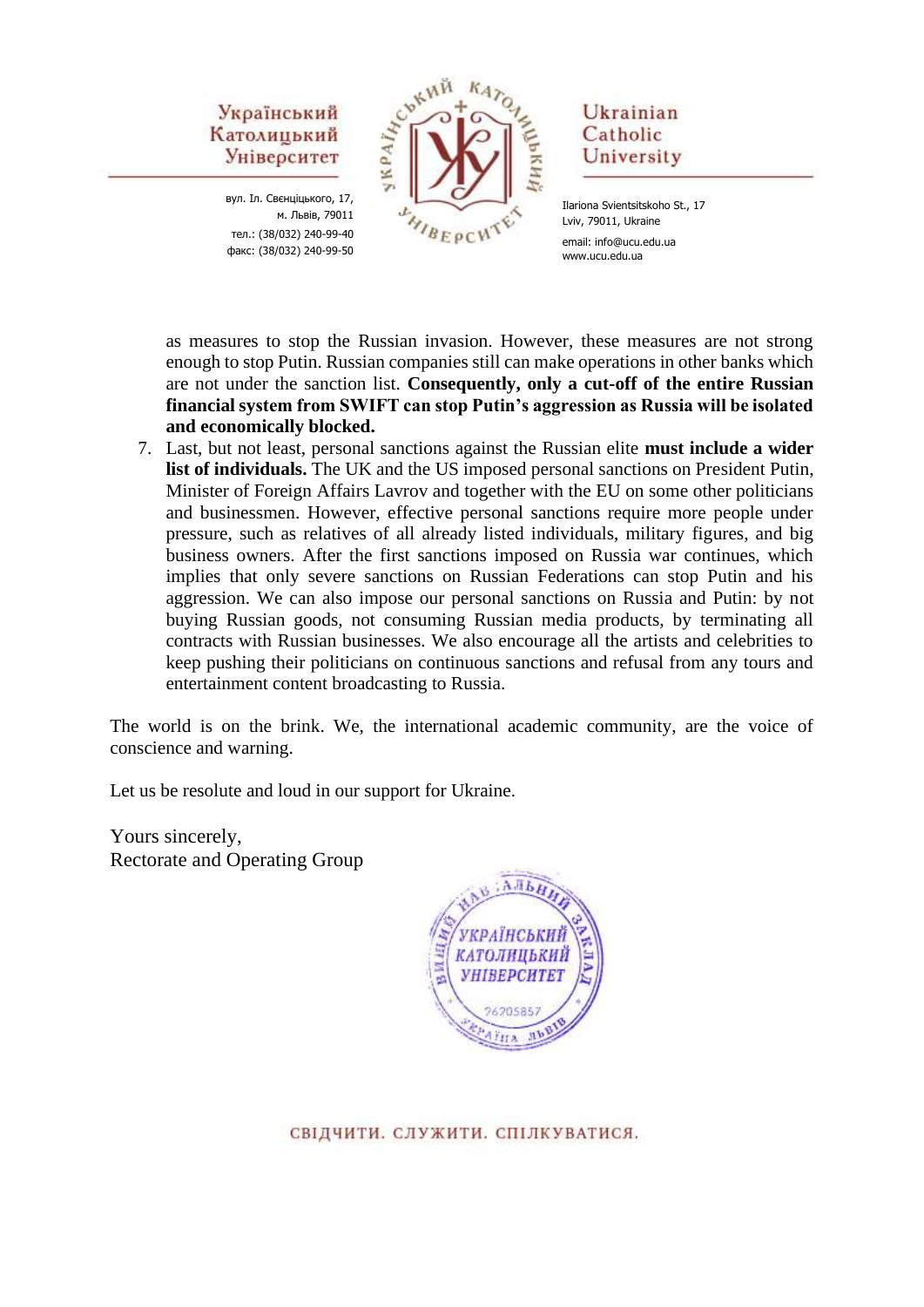вул. Іл. Свєнціцького, 17, м. Львів, 79011 тел.: (38/032) 240-99-40 факс: (38/032) 240-99-50

\_\_\_\_\_\_\_\_\_\_\_\_\_\_\_\_\_\_\_\_\_\_\_\_\_\_\_\_



# Ukrainian Catholic University

Ilariona Svientsitskoho St., 17 Lviv, 79011, Ukraine email: info@ucu.edu.ua www.ucu.edu.ua

# Financial Support

- The National Bank of Ukraine has decided to open a special fundraising account to support the Armed Forces of Ukraine [https://bank.gov.ua/en/news/all/natsionalniy](https://bank.gov.ua/en/news/all/natsionalniy-bank-vidkriv-spetsrahunok-dlya-zboru-koshtiv-na-potrebi-armiyi?fbclid=IwAR3jNvvJF_AnD0Hi8sb22LGbFdjqIcCyInFp9PFmTgEJhQ6Ahr6z6PiP1o8)[bank-vidkriv-spetsrahunok-dlya-zboru-koshtiv-na-potrebi](https://bank.gov.ua/en/news/all/natsionalniy-bank-vidkriv-spetsrahunok-dlya-zboru-koshtiv-na-potrebi-armiyi?fbclid=IwAR3jNvvJF_AnD0Hi8sb22LGbFdjqIcCyInFp9PFmTgEJhQ6Ahr6z6PiP1o8)[armiyi?fbclid=IwAR3jNvvJF\\_AnD0Hi8sb22LGbFdjqIcCyInFp9PFmTgEJhQ6Ahr6z](https://bank.gov.ua/en/news/all/natsionalniy-bank-vidkriv-spetsrahunok-dlya-zboru-koshtiv-na-potrebi-armiyi?fbclid=IwAR3jNvvJF_AnD0Hi8sb22LGbFdjqIcCyInFp9PFmTgEJhQ6Ahr6z6PiP1o8) [6PiP1o8](https://bank.gov.ua/en/news/all/natsionalniy-bank-vidkriv-spetsrahunok-dlya-zboru-koshtiv-na-potrebi-armiyi?fbclid=IwAR3jNvvJF_AnD0Hi8sb22LGbFdjqIcCyInFp9PFmTgEJhQ6Ahr6z6PiP1o8) The account accepts multiple currencies, you can transfer funds in international currencies (USD, Euro, Pounds) as well as in Ukrainian currency. [Details](https://bank.gov.ua/en/news/all/natsionalniy-bank-vidkriv-spetsrahunok-dlya-zboru-koshtiv-na-potrebi-armiyi?fbclid=IwAR3jNvvJF_AnD0Hi8sb22LGbFdjqIcCyInFp9PFmTgEJhQ6Ahr6z6PiP1o8)
- You may also transfer your donations to Ukrainian Catholic University Foundation <https://ucufoundation.org/donate/> to support humanitarian causes aimed to support refugees from Eastern Ukraine.

Please share this information in the spirit of solidarity and prayer. Thank you!

You may use these reliable Ukrainian sources of information available in English:

<https://www.voanews.com/>

<https://english.nv.ua/>

<https://www.pravda.com.ua/eng/>

<https://www.ukrinform.net/>

<https://twitter.com/DmytroKuleba>

[https://www.instagram.com/svidomi\\_ua/](https://www.instagram.com/svidomi_ua/)

<https://www.president.gov.ua/en>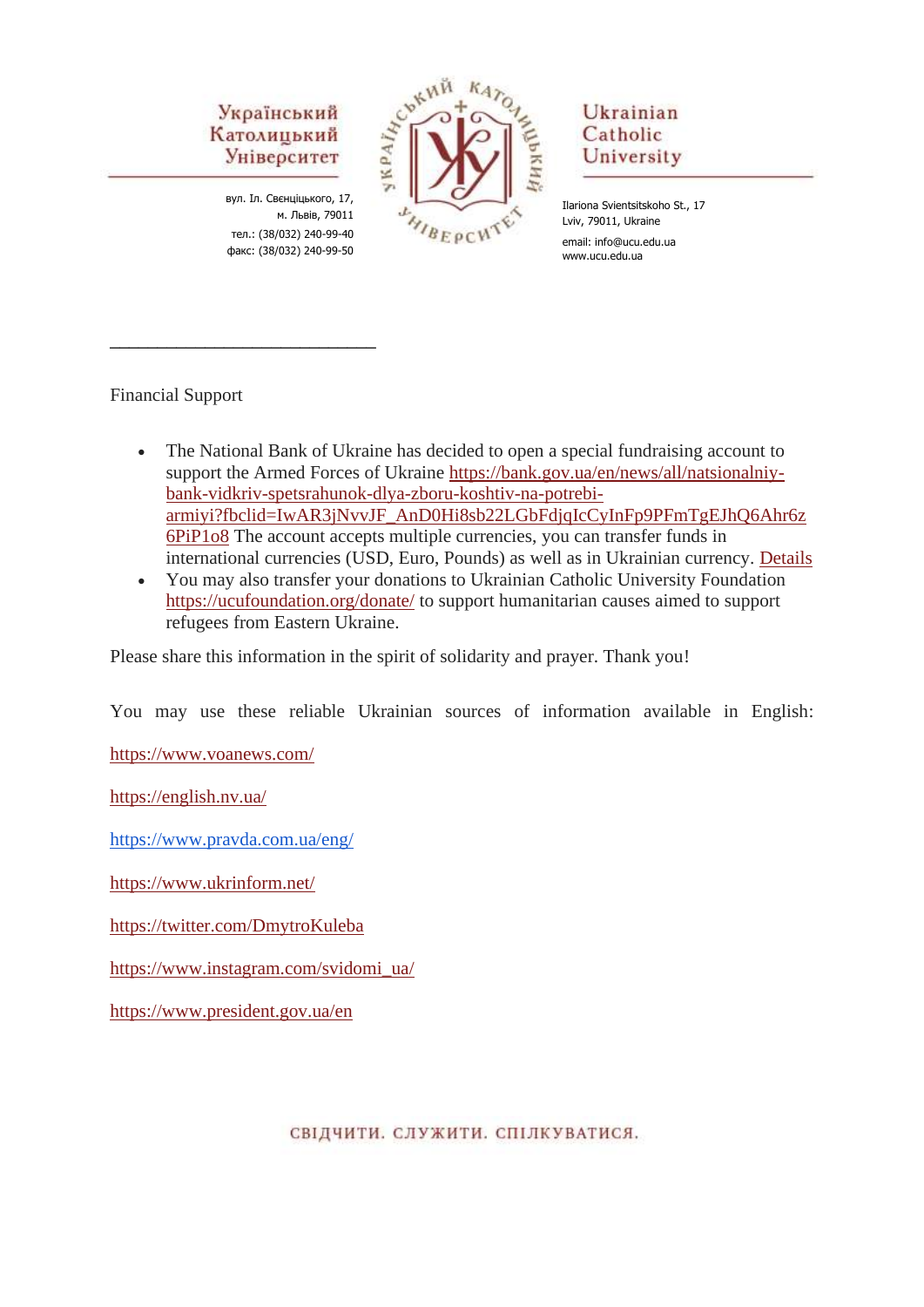вул. Іл. Свєнціцького, 17, м. Львів, 79011 тел.: (38/032) 240-99-40 факс: (38/032) 240-99-50



# Ukrainian Catholic University

Ilariona Svientsitskoho St., 17 Lviv, 79011, Ukraine email: info@ucu.edu.ua www.ucu.edu.ua

| You | mav | consult | the | <b>UCU</b> | information | channels: |
|-----|-----|---------|-----|------------|-------------|-----------|
|-----|-----|---------|-----|------------|-------------|-----------|

<https://ucu.edu.ua/en/>

<https://www.facebook.com/UkrainianCatholicUniversity>

[https://www.instagram.com/ucu\\_official/](https://www.instagram.com/ucu_official/)

<https://www.linkedin.com/school/ukrainian-catholic-university/>

[https://twitter.com/UCU\\_University](https://twitter.com/UCU_University)

<https://www.youtube.com/channel/UCtlA4CoiCUYd4cdD1681IWw>

#### **List of urgent items that can be sent to Ukraine as humanitarian assistance:**

#### **Food supplies**

- Canned food
- Groats
- Fruits and vegetables
- Cereals
- Sweets for children
- Bread
- Water
- Tea/Coffee
- Meat and Fish
- Oil
- Milk
- Infant formula

#### **Medicines and hygiene products**

- Analgesics
- Antipyretics
- Sedatives
- **Antiseptics**
- Cardiac drugs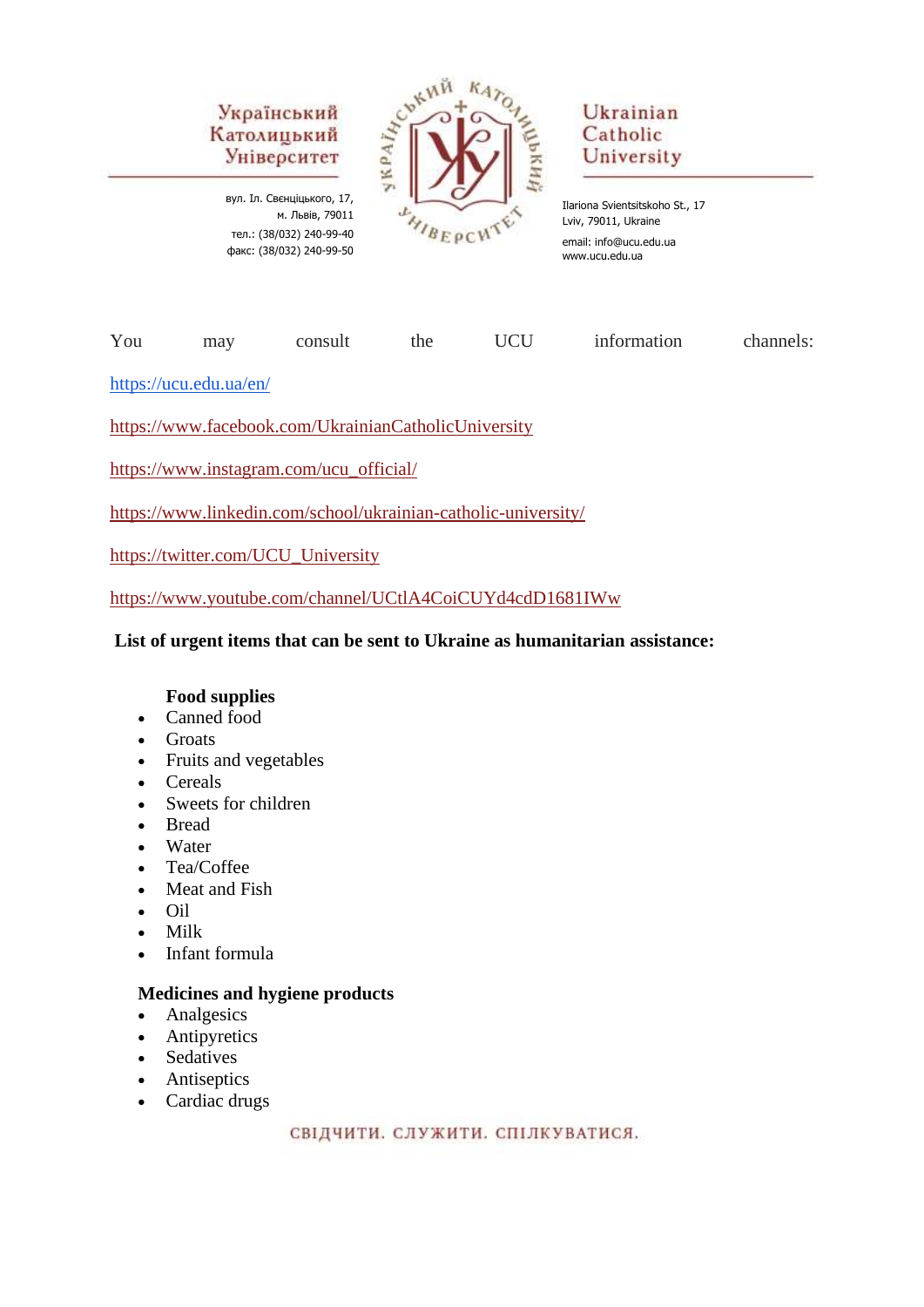вул. Іл. Свєнціцького, 17, м. Львів, 79011 тел.: (38/032) 240-99-40 факс: (38/032) 240-99-50



# Ukrainian Catholic University

Ilariona Svientsitskoho St., 17 Lviv, 79011, Ukraine email: info@ucu.edu.ua www.ucu.edu.ua

- Means to stop bleeding, bandaging for injuries
- Shaving gels and razors
- Shampoos
- Diapers
- Soap

### **Other goods and products**

- Sleeping bags
- Blankets
- Pillows
- Teapots
- Extension cords
- Power banks
- Plastic tableware
- Toilet paper
- Garbage bags
- Scissors
- Towels
- Slippers

### **In order to protect the lives of Ukrainian soldiers we kindly ask for providing Ukrainian army with:**

#### **Devices:**

- Night vision devices
- Thermal imagers
- Drones/quadcopters
- Binoculars
- Radio transmitters GSM
- Power Banks
- Turnstiles
- Handbarrow YUTA
- Lighters
- Empty bags (for sand)
- Turnstiles

#### **Special clothes:**